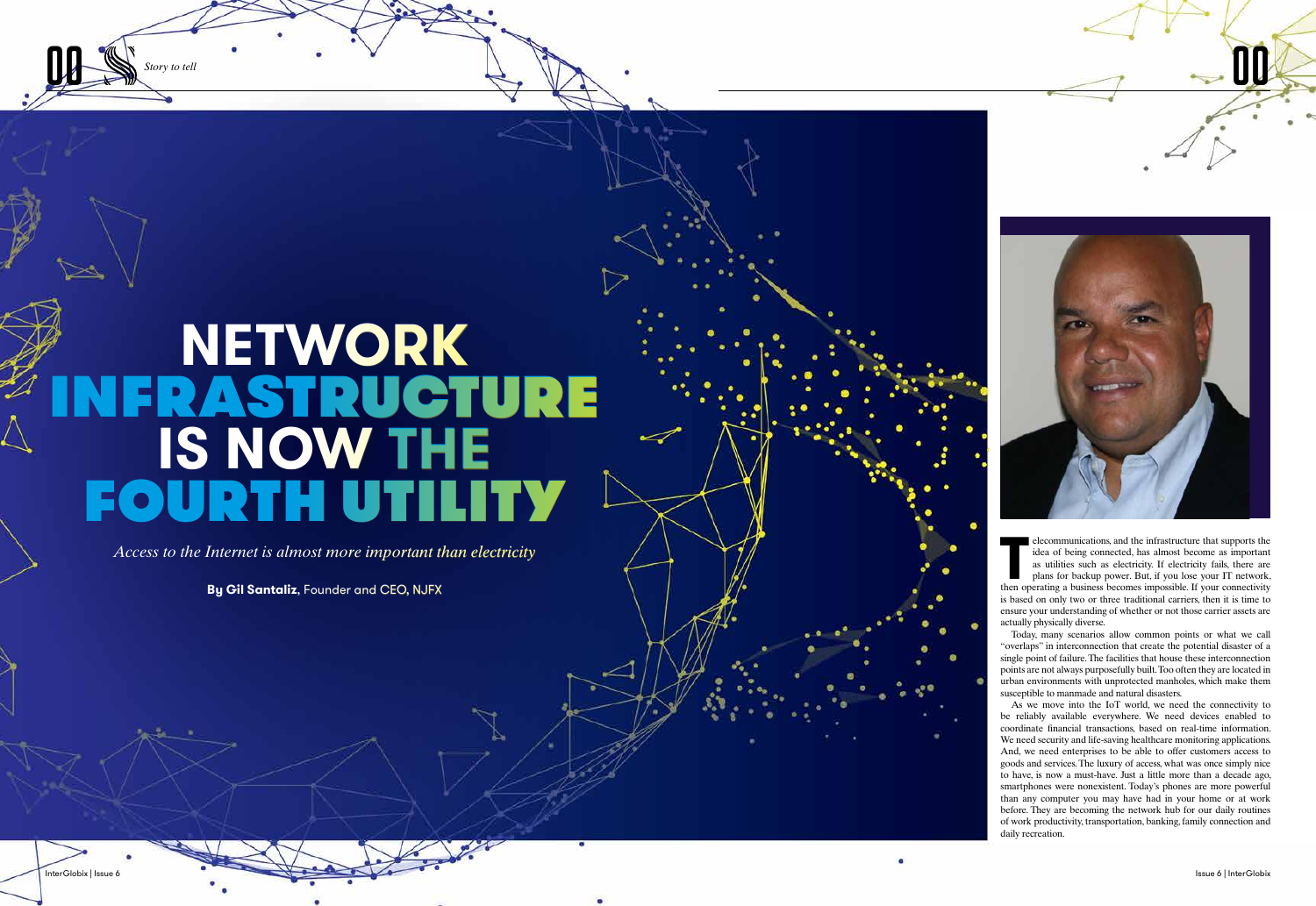InterGlobix | Issue 6 Issue 6 | InterGlobix

If unreliable connectivity means your business/brand is not available, it affects consumer loyalty to stock price. Brands are based on trust that they are always and reliably available. We expect the Internet to work, whether it's an app or a smart device. The Internet is the only access to the applications our industry uses to disseminate and collect data. The only way to make sure it works all the time and every time is by having the right infrastructure. Enabling reliable, consistent connectivity requires not only more infrastructure, but also diversity in that infrastructure. Creating this requires layering multiple subsea routes with multiple terrestrial backhaul routes from any network hub that matters.

### **Connectivity is Key**



Data centers, colocation and carrier hotels are a part of the equation, but there is an argument to be made that a data center is only as good as the connectivity available. There also is the question of the US' East Coast long-haul fiber routes connected into outdated older buildings acting as hubs. These routes date back to the dawn of the Internet, and in some cases, even the dawn of telecommunications. A 100 years ago, we were communicating via telegraph across one ocean. Today, data travels globally at the speed of light.

This globalization means applications are hosted all over the world. You might not even know where your favorite app

This globalization means applications are hosted all over the world. You might not even know where your favorite app originates—until it doesn't work. A small example is the damage in December 2020 to one building of a major telecommunications provider in a large US city. The result was an outage that affected four states.



originates—until it doesn't work. A small example is the damage in December 2020 to one building of a major telecommunications provider in a large US city. The result was an outage that affected four states. Next time, the damage could be even more widespread—continents could be effected.

Today's enterprise customer no longer can trust a traditional carrier to say "yes, you're covered." There are certain questions that need to be asked, like "How does your network work globally?" and "If you have a problem, will I have a problem?" There has been no shortage of problems. Most recently, with the pandemic, we've seen the need for increased global connectivity. We've also seen the need for remote hands, meaning technicians who can troubleshoot and resolve any issues from continents away. We've seen natural disasters, acts of terror and domestic turmoil in our major cities. There must be a constant review of plans and scenarios for the unforeseen. It's imperative that customers can serve their endusers under any circumstance.

NJFX was first created as a solution to eliminating choke points. For example, if one or two New York City buildings are compromised, the effects could be catastrophic globally. With NJFX, if the carrier designs their routes to bypass choke points, then there can be an entrance/exit point for North America that is not touching the major hubs like New York City, Newark or Philadelphia.

### **Recipe for Interconnection Success**

Cities like Ashburn and Richmond in Virginia, Atlanta, Dallas and Phoenix, as well as suburban campuses, have been developed for hyperscale data centers that need diverse connectivity. They get this directly from the cable landing stations (CLS), which are now spreading across the East and West Coasts in the US. These CLSs have the ability to be the real network hubs by becoming a secure Tier-3, campus. But they do require the magical ingredients: elevation, reliable utility power and at least five diverse backhaul routes. The best backhaul route can be in the form of a subsea festoon cable system along the coast that interconnects CLSs with a true secure long-haul route, supporting the highest security in the ocean, which is just off the US continental shelf.

The final magical ingredient is the most important: a healthy ecosystem where the owner and operator of the campus doesn't compete with the networks integrating best of breed network options. Add into the mix multinational enterprises that need to know how their network operates, including cloud access points and Internet exchanges. Now, you have created a hyperconnected, carrier-neutral network hub and the basis of the new age of the CLS.